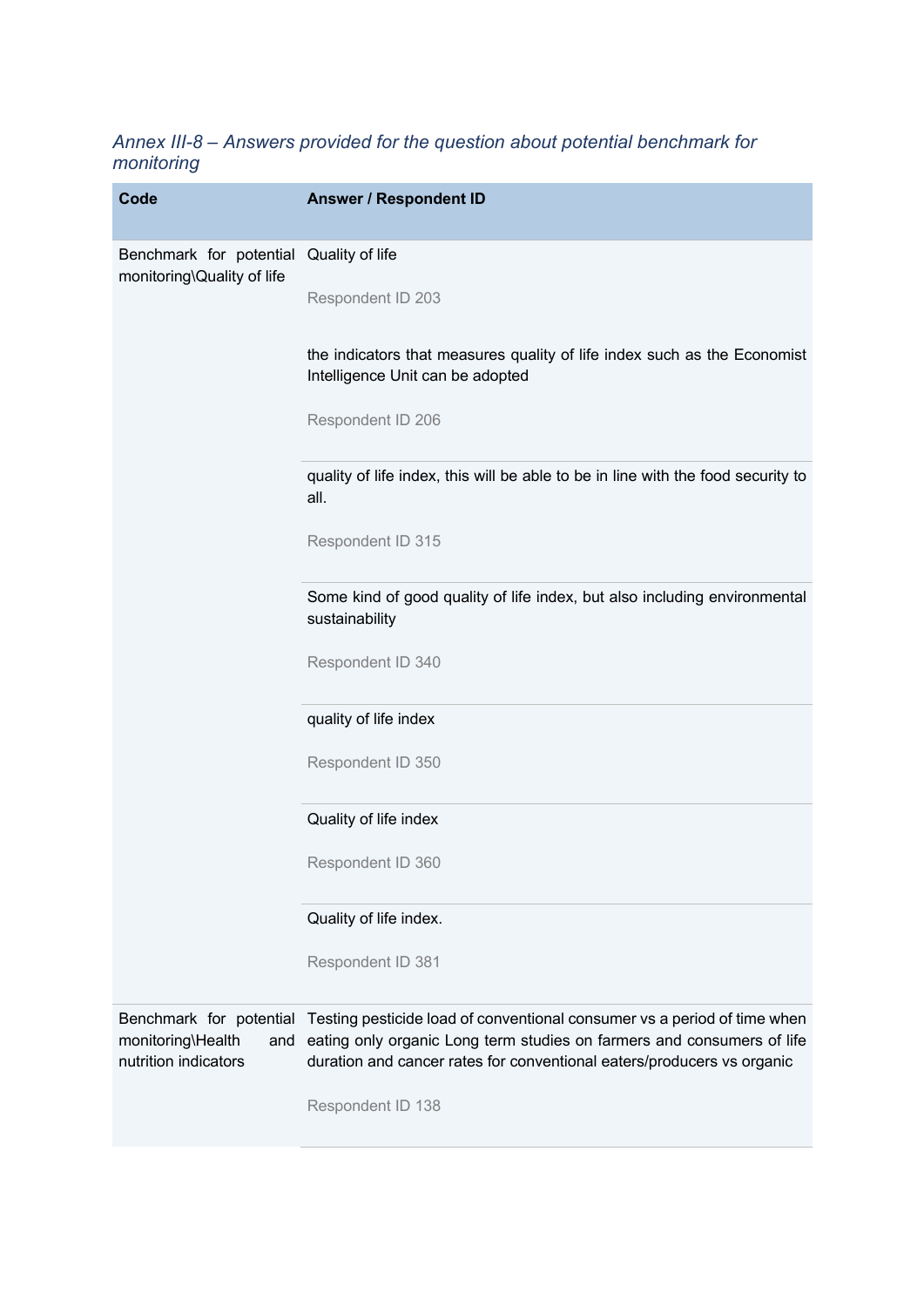|                                                           | Nutritional index (with functional substances analysis - antioxidants, for<br>example)                                                                                                     |
|-----------------------------------------------------------|--------------------------------------------------------------------------------------------------------------------------------------------------------------------------------------------|
|                                                           | Respondent ID 187                                                                                                                                                                          |
|                                                           | Health of communities that consume organic foods                                                                                                                                           |
|                                                           | Respondent ID 307                                                                                                                                                                          |
|                                                           | human health                                                                                                                                                                               |
|                                                           | Respondent ID 355                                                                                                                                                                          |
| Benchmark for potential Earth Charter<br>monitoring\Misc. |                                                                                                                                                                                            |
| frameworks, concepts & Respondent ID 129<br>indicators    |                                                                                                                                                                                            |
|                                                           | Thomas Berry's Great Work                                                                                                                                                                  |
|                                                           | Respondent ID 129                                                                                                                                                                          |
|                                                           | Currently designing a Regenerative Organic Index to index land<br>stewardship standards                                                                                                    |
|                                                           | Respondent ID 134                                                                                                                                                                          |
|                                                           | Access to land. Who owns it? Whats being done with it? How did they get<br>it? Why are so many growers of color landless?                                                                  |
|                                                           | Respondent ID 140                                                                                                                                                                          |
|                                                           | Our Nature & More Sustainability Flower www.natureandmore.com                                                                                                                              |
|                                                           | Respondent ID 145                                                                                                                                                                          |
|                                                           | confirmed<br>study<br>90s<br>Sheboygan,<br>WI<br>in<br>the<br>in<br>that.<br>A<br>http://www.uwofsc.org/assets/Food-for-Tomorrow/Sheboygan-County-<br>Food-System-Analysis-Spring-2015.pdf |
|                                                           | Respondent ID 146                                                                                                                                                                          |
|                                                           | first of all at local scale and maybe with questionaires                                                                                                                                   |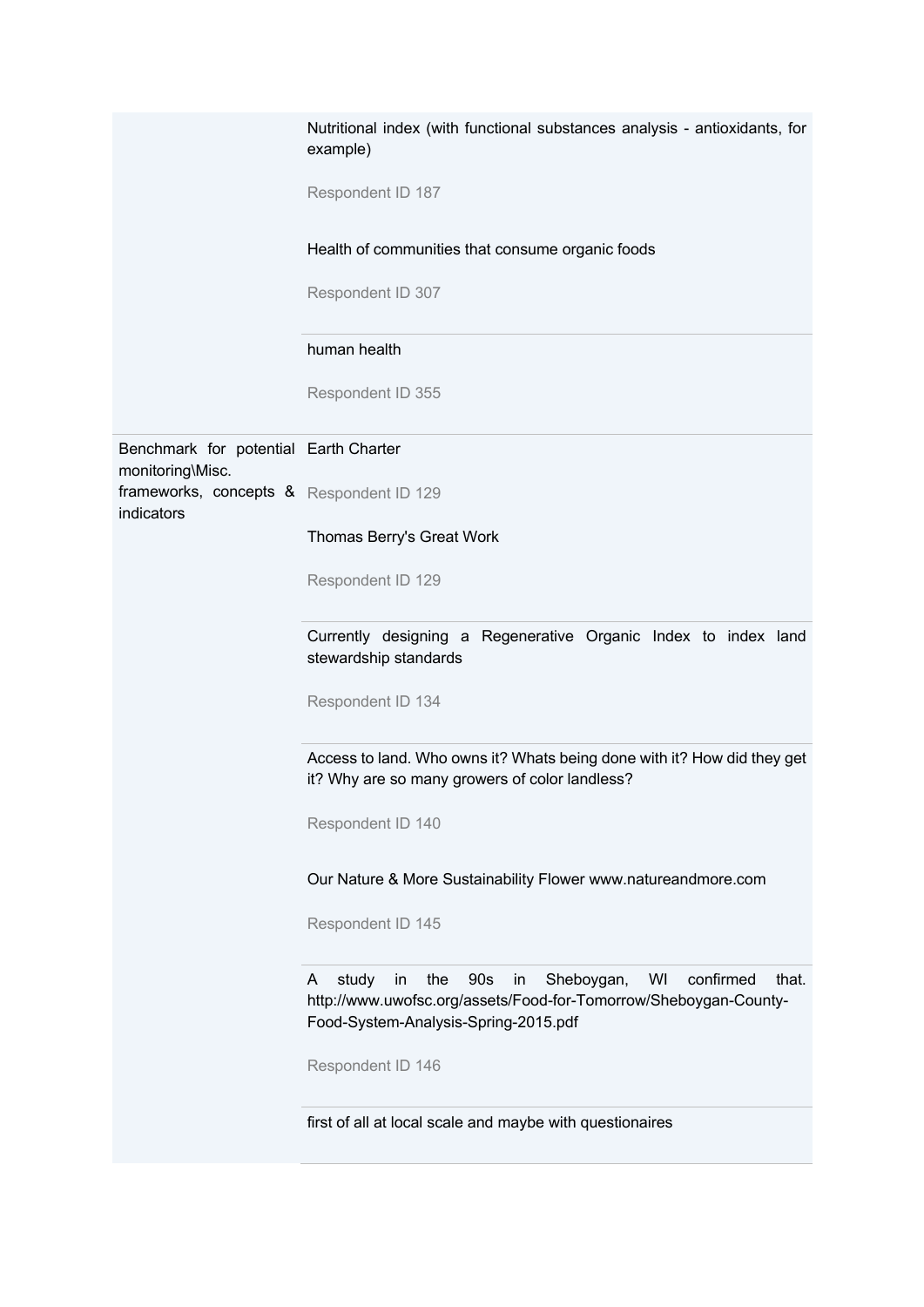Respondent ID 149

The more the value chains of organic agriculture is increase in africa , that's a perfect indicator in this part of the world due to lack of comprehensive data

Respondent ID 152

#### Agroecological principles

Respondent ID 188

# Resistance to common sicknesses

Respondent ID 201

#### UN peasants right charter

Respondent ID 235

# FAO indicators

Respondent ID 254

#### EAT-Lancet report

Respondent ID 271

### Gemeinwohlökonomie

Respondent ID 316

#### Policy or good governance index

Respondent ID 354

# performance indicators

Benchmark for potential Cornell Soil Health Assessment, Soil Health Index (Mukherjee and Lal) a monitoring\Environmental little more simple and could be adopted more widely to monitor soil health that has to include chemical, physical, and biological indicators.

Respondent ID 134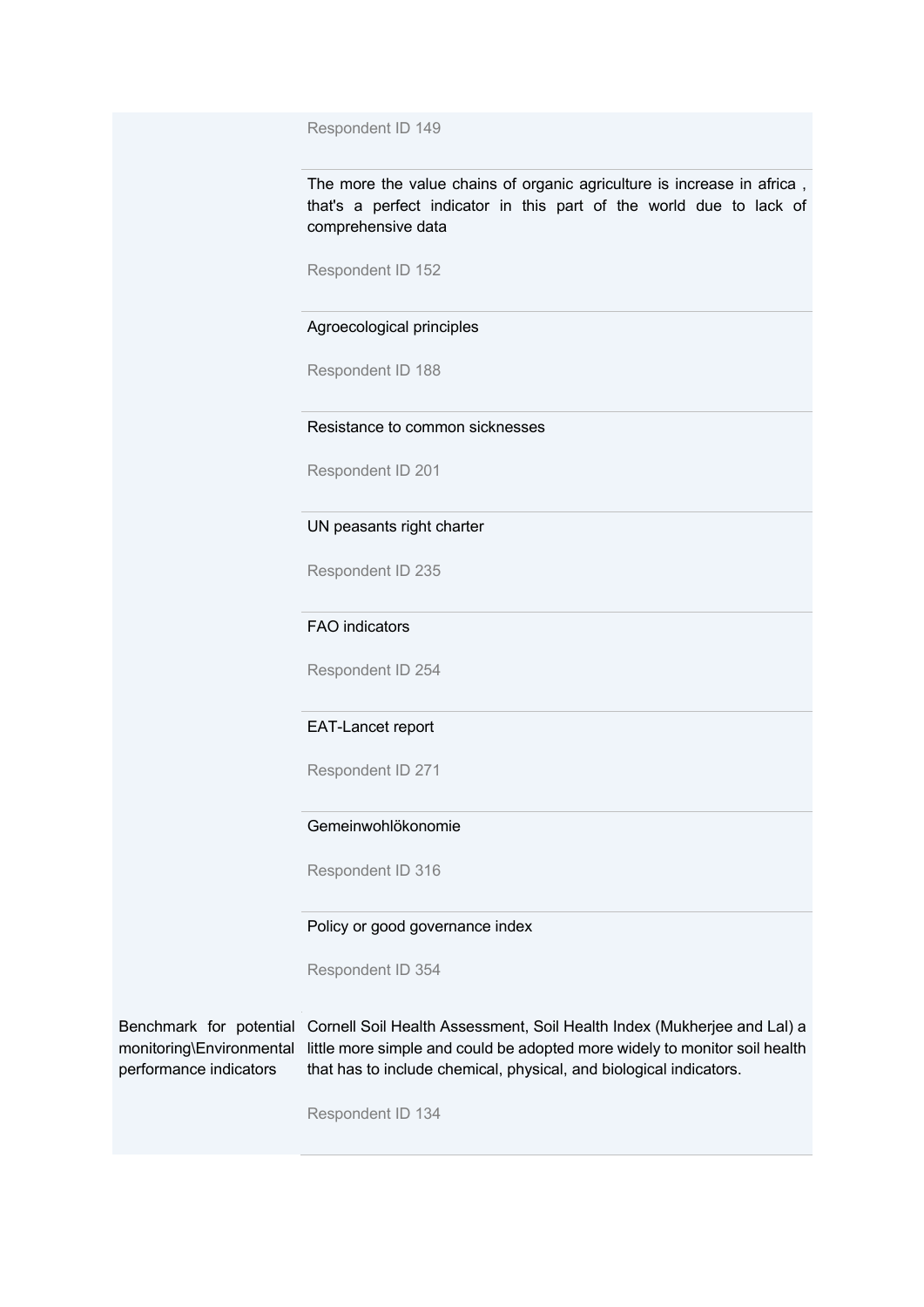Amphibian and fish population studies to measure impact of nutrient, pesticide and erosion runoff

Respondent ID 138

Carbon content in the soil. Soil and environment biodiversity.

Respondent ID 171

biodiversity rate

Respondent ID 179

OF should always be judged based on the soil quality improvements. If there are non compared to conventional it is not worth it

Respondent ID 192

the biodiversity generated in these spaces

Respondent ID 210

in my opinion it comes down to soil health - no matter where on the planet we are - healthy soil gives healthy plant, animals and also is a HUGE carbon sink, promoting and monitoring soil microbial diversity a great indicator for impact of OFSs

Respondent ID 248

habitat areas (in categories of quality or type)

Respondent ID 285

## Soil nutrient

Respondent ID 307

#### Carbon and Water footprint

Respondent ID 316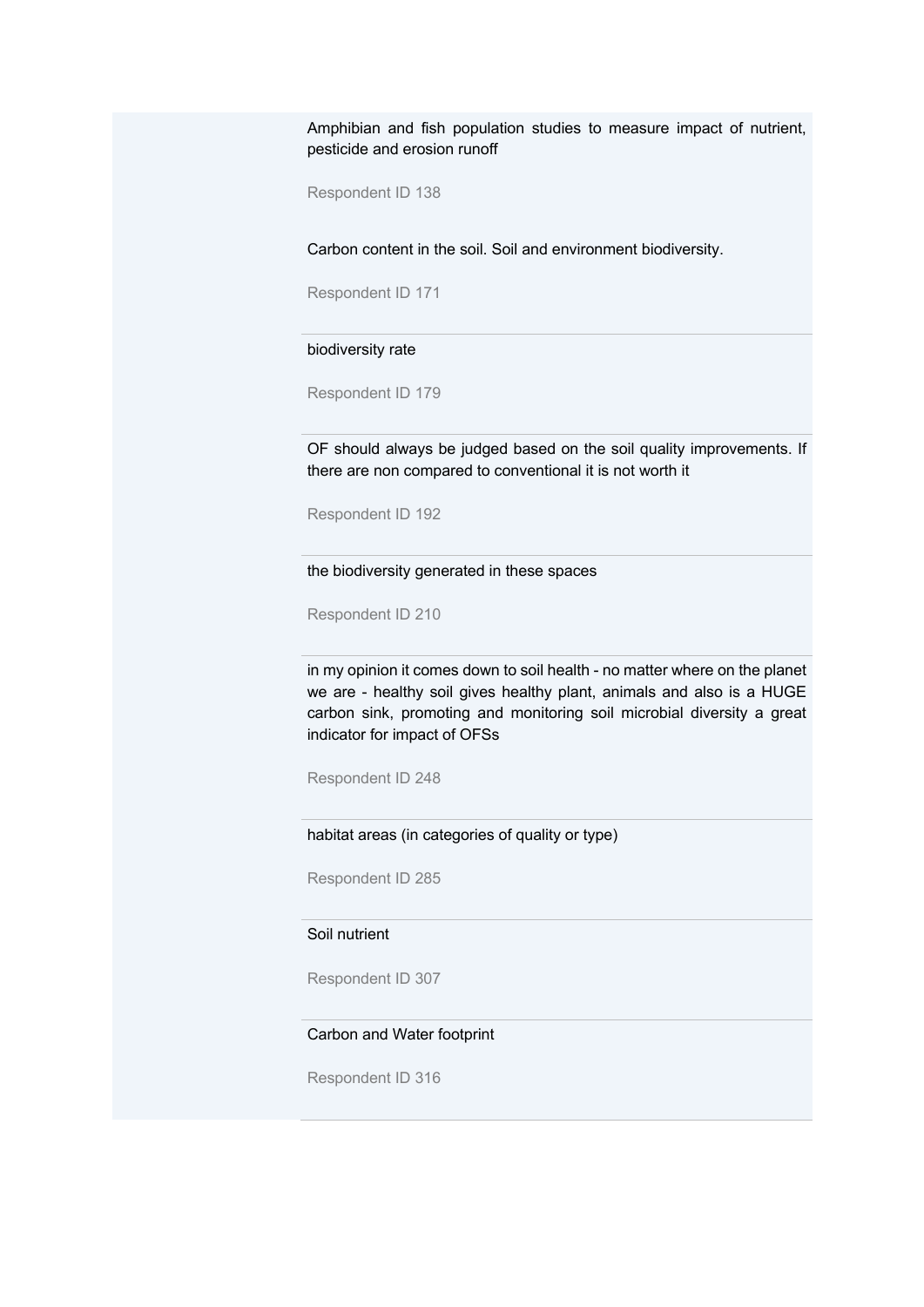|                                                                     | - maintainance / recapture of biodiversity and the measures of indices -<br>inclusive nutrient cycles                 |
|---------------------------------------------------------------------|-----------------------------------------------------------------------------------------------------------------------|
|                                                                     | Respondent ID 328                                                                                                     |
|                                                                     | List of dying species (plants and animals) as an index for the development<br>of biodiversity. Data of climate gases. |
|                                                                     | Respondent ID 338                                                                                                     |
|                                                                     | ecological footprint                                                                                                  |
|                                                                     | Respondent ID Neue Dokumentgruppe\373                                                                                 |
| Benchmark for potential SAFA guidelines?<br>monitoring\SAFA         |                                                                                                                       |
| guidelines                                                          | Respondent ID 185                                                                                                     |
|                                                                     | <b>SAFA</b>                                                                                                           |
|                                                                     | Respondent ID 303                                                                                                     |
|                                                                     | <b>FAO's SAFA</b>                                                                                                     |
|                                                                     | Respondent ID 350                                                                                                     |
|                                                                     | Methodology for assessment of sustainability: - SAFA from FAO                                                         |
|                                                                     | Respondent ID 367                                                                                                     |
| monitoring\True / Full- good way forward.<br><b>Cost Accounting</b> | Benchmark for potential none are yet complete enough. full-cost accounting approaches are a                           |
|                                                                     | Respondent ID 130                                                                                                     |
|                                                                     | <b>True Cost Accounting</b>                                                                                           |
|                                                                     | Respondent ID 136                                                                                                     |
|                                                                     | United Nations figures - True Cost Accounting Standards - Independant<br>Scientific Research.                         |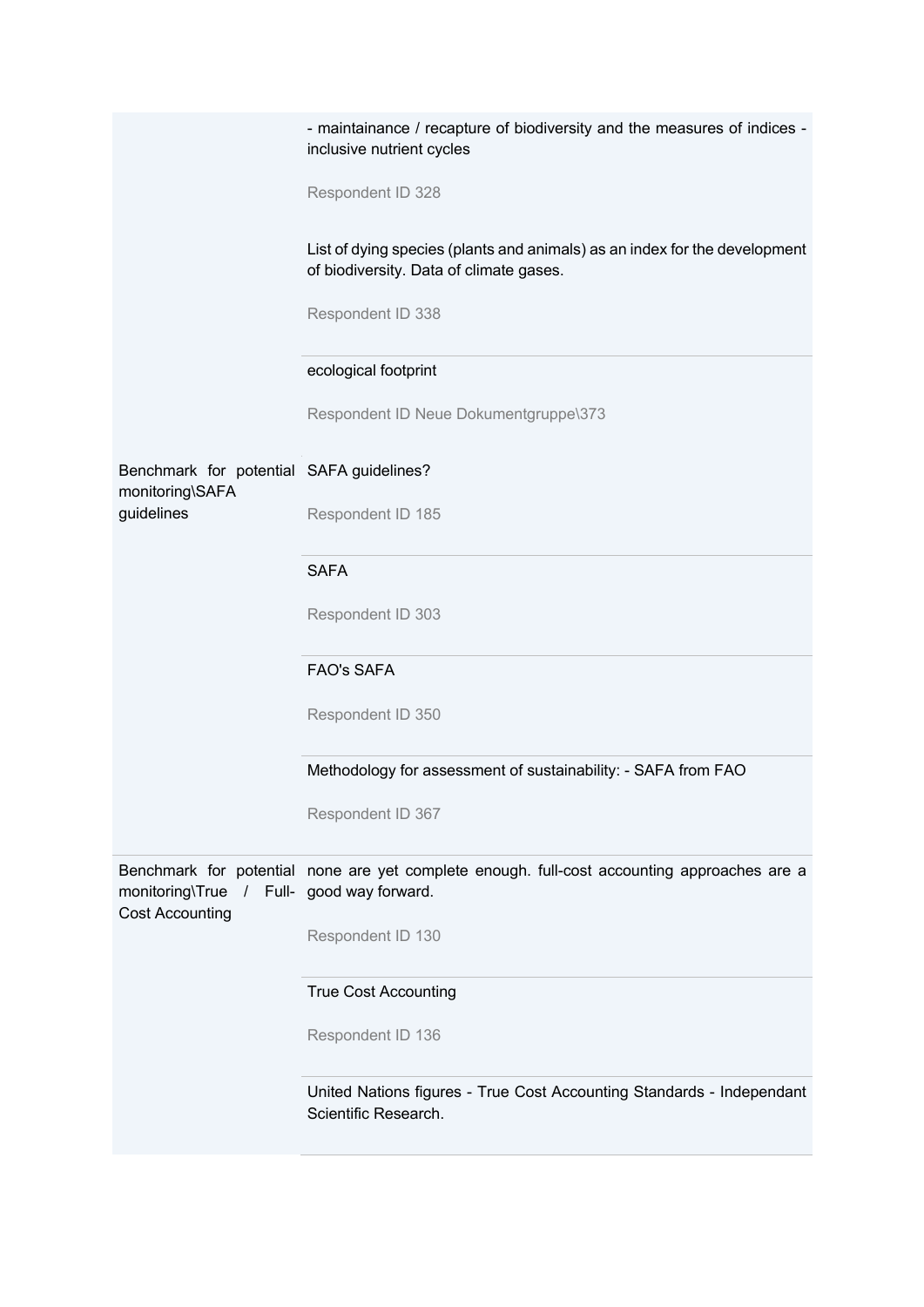|                                        | Respondent ID 184                                                                                                                                                                                                                                                                                                                                                                                                                                                                                                                                                                                                                                         |
|----------------------------------------|-----------------------------------------------------------------------------------------------------------------------------------------------------------------------------------------------------------------------------------------------------------------------------------------------------------------------------------------------------------------------------------------------------------------------------------------------------------------------------------------------------------------------------------------------------------------------------------------------------------------------------------------------------------|
|                                        | true cost accounting                                                                                                                                                                                                                                                                                                                                                                                                                                                                                                                                                                                                                                      |
|                                        | Respondent ID 350                                                                                                                                                                                                                                                                                                                                                                                                                                                                                                                                                                                                                                         |
| monitoring\Farm-based<br>assessments   | Benchmark for potential Benchmarking of farm productivity and sustainability performance, based<br>on real time operational data, farms performance, Whole Farm data                                                                                                                                                                                                                                                                                                                                                                                                                                                                                      |
|                                        | Respondent ID 204                                                                                                                                                                                                                                                                                                                                                                                                                                                                                                                                                                                                                                         |
|                                        | Economic sustainability of farms ie better income for farmers<br>Environmental sustainability and resiliency of farms                                                                                                                                                                                                                                                                                                                                                                                                                                                                                                                                     |
|                                        | Respondent ID 307                                                                                                                                                                                                                                                                                                                                                                                                                                                                                                                                                                                                                                         |
|                                        | Integrated Farm Management (IFM)                                                                                                                                                                                                                                                                                                                                                                                                                                                                                                                                                                                                                          |
|                                        | Respondent ID 335                                                                                                                                                                                                                                                                                                                                                                                                                                                                                                                                                                                                                                         |
|                                        | Crop yield to water consumption.                                                                                                                                                                                                                                                                                                                                                                                                                                                                                                                                                                                                                          |
|                                        | Respondent ID 352                                                                                                                                                                                                                                                                                                                                                                                                                                                                                                                                                                                                                                         |
|                                        | Benchmark for potential the indicators from the SDGs itself might be a good starting point                                                                                                                                                                                                                                                                                                                                                                                                                                                                                                                                                                |
| monitoring\SDG-targets<br>& indicators | Respondent ID 139                                                                                                                                                                                                                                                                                                                                                                                                                                                                                                                                                                                                                                         |
|                                        | I assume that there is some existing measurement system in place for<br>measuring progress towards the achievement of the 17 sustainable<br>development goals.                                                                                                                                                                                                                                                                                                                                                                                                                                                                                            |
|                                        | Respondent ID 249                                                                                                                                                                                                                                                                                                                                                                                                                                                                                                                                                                                                                                         |
|                                        | Wouldn't one need to take the 169 sdg targets and check the progress<br>those?<br>against<br>here<br>e.g.<br>https://sustainabledevelopment.un.org/content/documents/11803Official-<br>List-of-Proposed-SDG-Indicators.pdf If you are serious about wanting to<br>benchmark OFSs against the formal/official SDGs then IMHO you need<br>to at least refer to the targets. Many will not be ideal IMO, many are more<br>national state-type targets, but some are potentially very interesting such<br>as '11.3.1 Ratio of land consumption rate to population growth rate' and<br>perhaps many more, if they can be calculated for the OFSs individually. |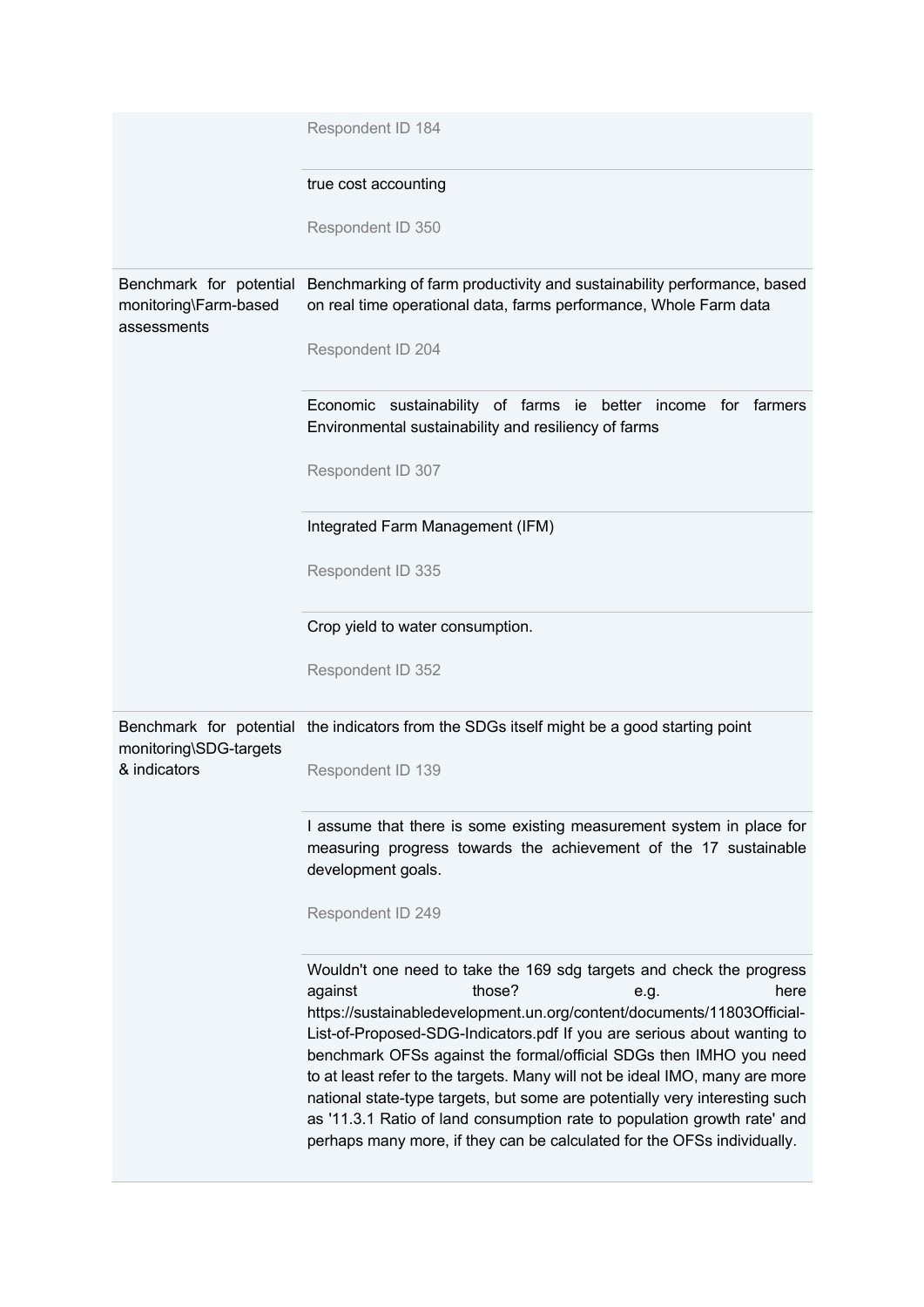|                                                                   | Respondent ID 305                                                                                                                                                                                                                                                                                 |
|-------------------------------------------------------------------|---------------------------------------------------------------------------------------------------------------------------------------------------------------------------------------------------------------------------------------------------------------------------------------------------|
| Benchmark for potential<br>monitoring\Happiness                   | happiness<br>Respondent ID 179                                                                                                                                                                                                                                                                    |
|                                                                   | happiness index                                                                                                                                                                                                                                                                                   |
|                                                                   | Respondent ID 272                                                                                                                                                                                                                                                                                 |
|                                                                   | Maybe, like Bouthan, an indicator of Bonheur?                                                                                                                                                                                                                                                     |
|                                                                   | Respondent ID 366                                                                                                                                                                                                                                                                                 |
| Benchmark for potential<br>monitoring\Food<br>sovereignty (index) | Respondent ID 129                                                                                                                                                                                                                                                                                 |
|                                                                   | Food sovereignty index would be ideal, whereby producers and<br>consumers can choose what to grow and eat.                                                                                                                                                                                        |
|                                                                   | Respondent ID 156                                                                                                                                                                                                                                                                                 |
| monitoring\LCA                                                    | Benchmark for potential life cycle, costs, social impacts                                                                                                                                                                                                                                         |
| assessments                                                       | Respondent ID 187                                                                                                                                                                                                                                                                                 |
|                                                                   | LCA for organic farms / enterprises should be very well developed. It is<br>not till now                                                                                                                                                                                                          |
|                                                                   | Respondent ID 251                                                                                                                                                                                                                                                                                 |
| Benchmark for potential<br>monitoring\Bio Entreprise<br>Durable   | The french label BioEntrepriseDurable www.bioed.fr is the first CSR label<br>specific for OFS companies. It is based on the ISO 26000 standard and<br>evaluated by an external partner. This initiative is supported by the<br>SYNABIO, National Union of Organic Companies in France since 2014. |
|                                                                   | Respondent ID 198                                                                                                                                                                                                                                                                                 |
|                                                                   | BioEntrepriseDurable evaluation in France                                                                                                                                                                                                                                                         |
|                                                                   | Respondent ID 209                                                                                                                                                                                                                                                                                 |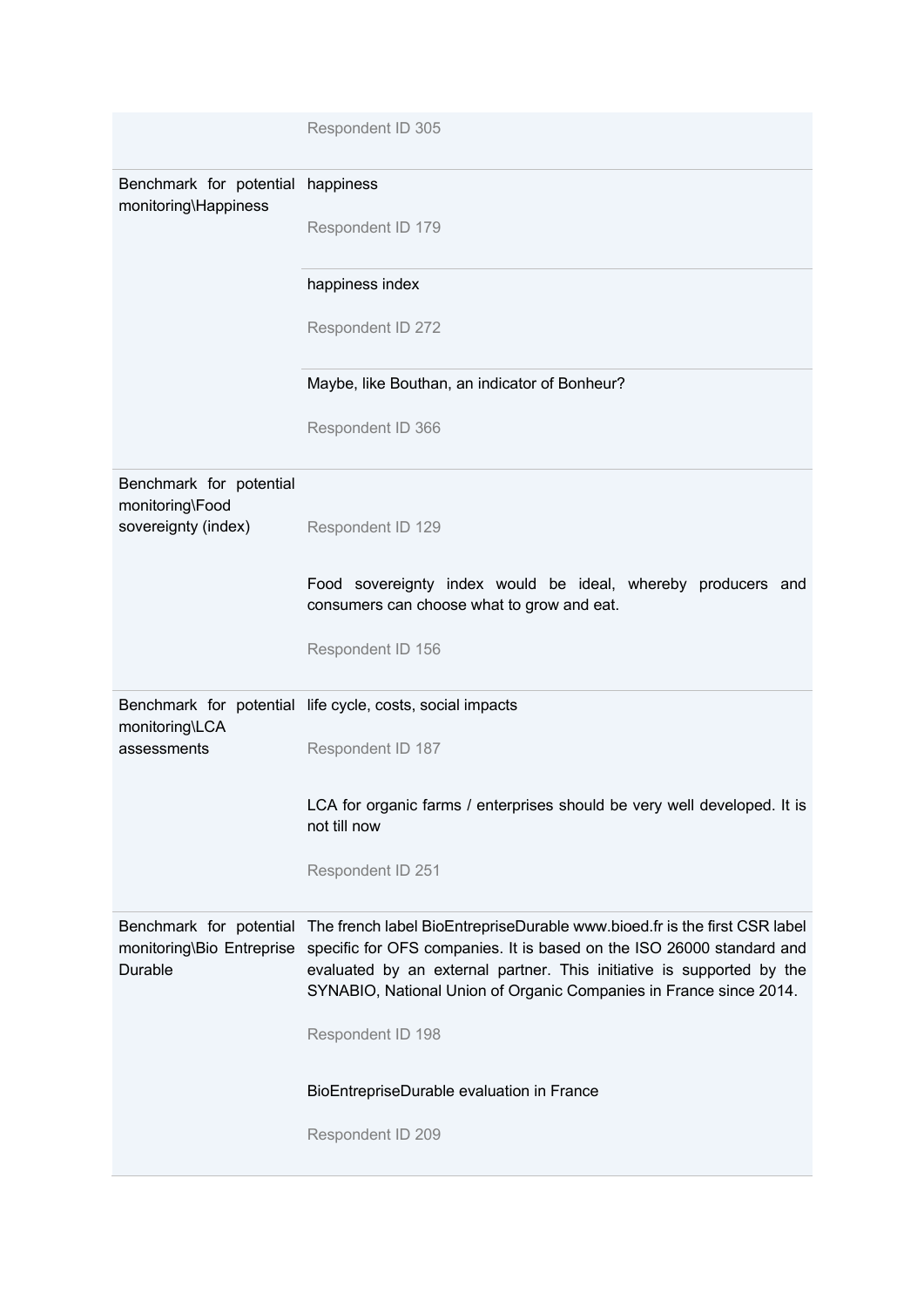monitoring\Quantitative based indices

Benchmark for potential I think sales of product is a good indicator but it could be misleading. indicators / statistically- sort of visibility of operations keeps OFSs honest, for lack of a better word. Online presence can boost the appearance of these contributions. This

Respondent ID 150

the number of people involved in this sustainable production process, the number of marketing points for organic food (highlighting those that are not large supermarkets that place healthy food as a luxury item)

Respondent ID 210

A specific database for all OFS to update what they do annually

Respondent ID 283

The relation between: energy(fertiliser) input/ yield/ humus content

Respondent ID 289

Number of organic actors on a territory % of organic production on a territory quality of water and level of sanitation needed % of organic food served in canteens

Respondent ID 313

% organic producton inland; % organic food consumption

Respondent ID 336

economic share, number of organic farms selling locally, people attitude towards organic food

Respondent ID 341

Number of holistic producing ofs Farms within a range of 100 km to urban centres with cities less than 1 Mio inhabitants.

Respondent ID 380

Benchmark for potential I don't think there is a measuable contribution: the environmental benefits monitoring\Scepticism are questionable, economical benefits not generalized, health benefits also not to be generalized or difficult to relate to organic. There is just too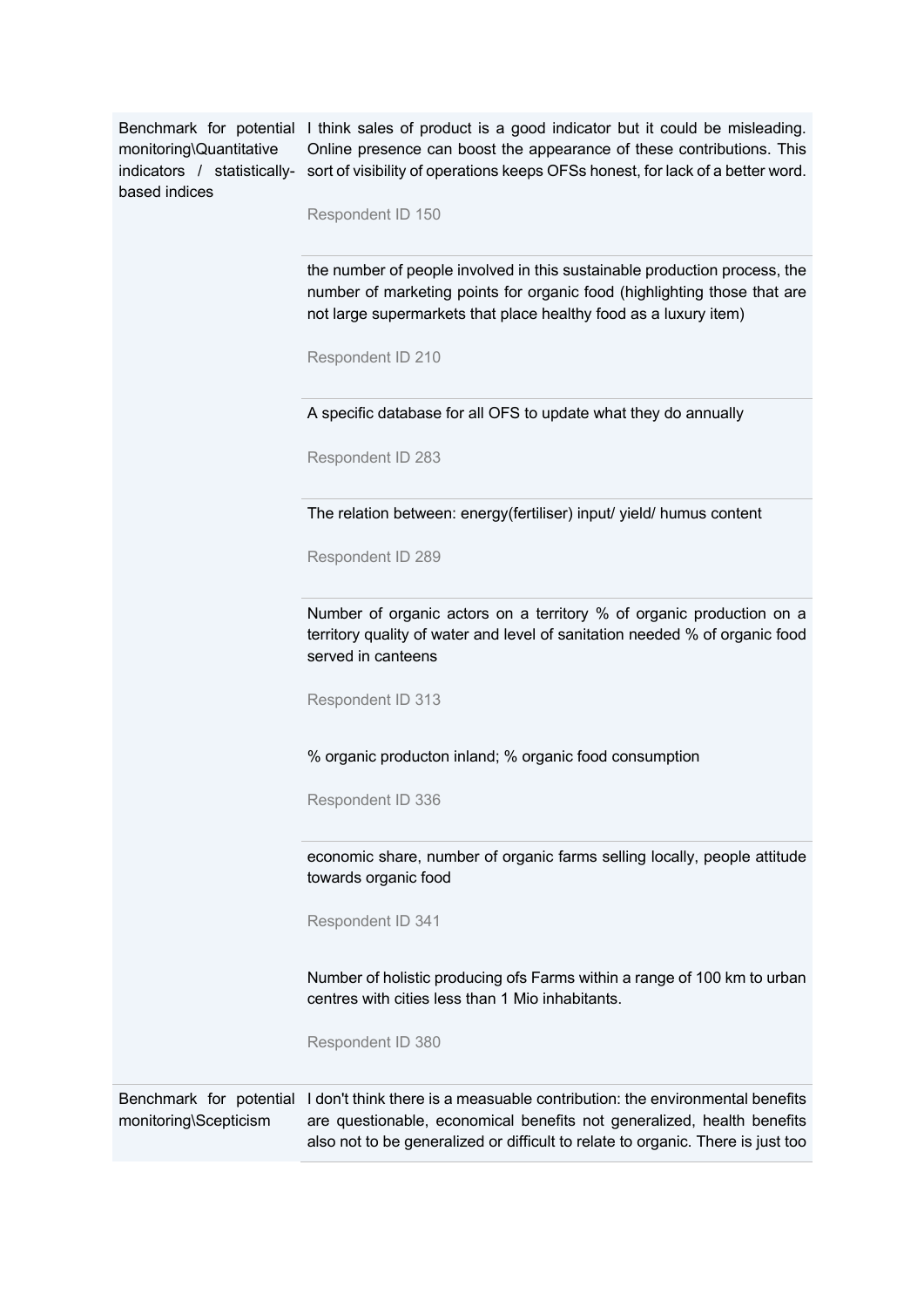|                                                                     | much business lobby interest involved in the organic movement, fake<br>organic and propaganda involved to create real trust in organic concepts.<br>Respondent ID 128                                                                                                                                                                                                                                                                                                                                                                                      |
|---------------------------------------------------------------------|------------------------------------------------------------------------------------------------------------------------------------------------------------------------------------------------------------------------------------------------------------------------------------------------------------------------------------------------------------------------------------------------------------------------------------------------------------------------------------------------------------------------------------------------------------|
|                                                                     | Fraudulent testing labs and certification agencies must be banned. The<br>time this 'Organic' become only branding to cheat and make fools<br>consumers by asking more price. Common people yet not understand<br>logic behind food supply and nutrition. The corruption took place at each<br>stage just to avoid complaints. Many examples are there observed which<br>indicates negative impact OFS. We must say to ban first ' testing labs'<br>which are giving false reports to pour the conventional material into<br>organic.<br>Respondent ID 245 |
|                                                                     |                                                                                                                                                                                                                                                                                                                                                                                                                                                                                                                                                            |
| Benchmark for potential<br>monitoring\Suggestions<br>on a new index | We can use the existing index and other assessment to monitor the<br>contribution of OFS, but we also should aware about to what the indicator<br>stand for and mean for. Most of the indicator did not respecting the<br>diversity of systems, the indicator is generalize the condition. We have to<br>give the open indication to a specific condition. ie, quality of life index does<br>not measure the social-cultural quality.                                                                                                                      |
|                                                                     | Respondent ID 205                                                                                                                                                                                                                                                                                                                                                                                                                                                                                                                                          |
|                                                                     | a tailored monitoring tool focusing on OFS can be developed through a<br>approach/multi-stakeholders/experts from<br>different<br>multidisciplinary<br>countries                                                                                                                                                                                                                                                                                                                                                                                           |
|                                                                     | Respondent ID 206                                                                                                                                                                                                                                                                                                                                                                                                                                                                                                                                          |
|                                                                     | Selecting some indicators could be very useful (those indicated also well-<br>being, level of food security, diet quality, level of organic food<br>consumption, health status, food losses and wastes, etc) but need<br>discussion, evaluation for applicability in very various contexts (but not all<br>indexes can be suitable everywhere) and feasibility at local level. Good to<br>raise a working group for that, need investment and knowledgable people<br>in these areas                                                                        |
|                                                                     | Respondent ID 270                                                                                                                                                                                                                                                                                                                                                                                                                                                                                                                                          |
|                                                                     | The alternative is to devise an own set in line with an own understanding<br>or interpretation of the SDGs or their spirit. The question is whether others<br>will agree. At the same time it may be a chance to add more values to the<br>internationally agreed upon ones, in the same way as 'environmental                                                                                                                                                                                                                                             |
|                                                                     |                                                                                                                                                                                                                                                                                                                                                                                                                                                                                                                                                            |